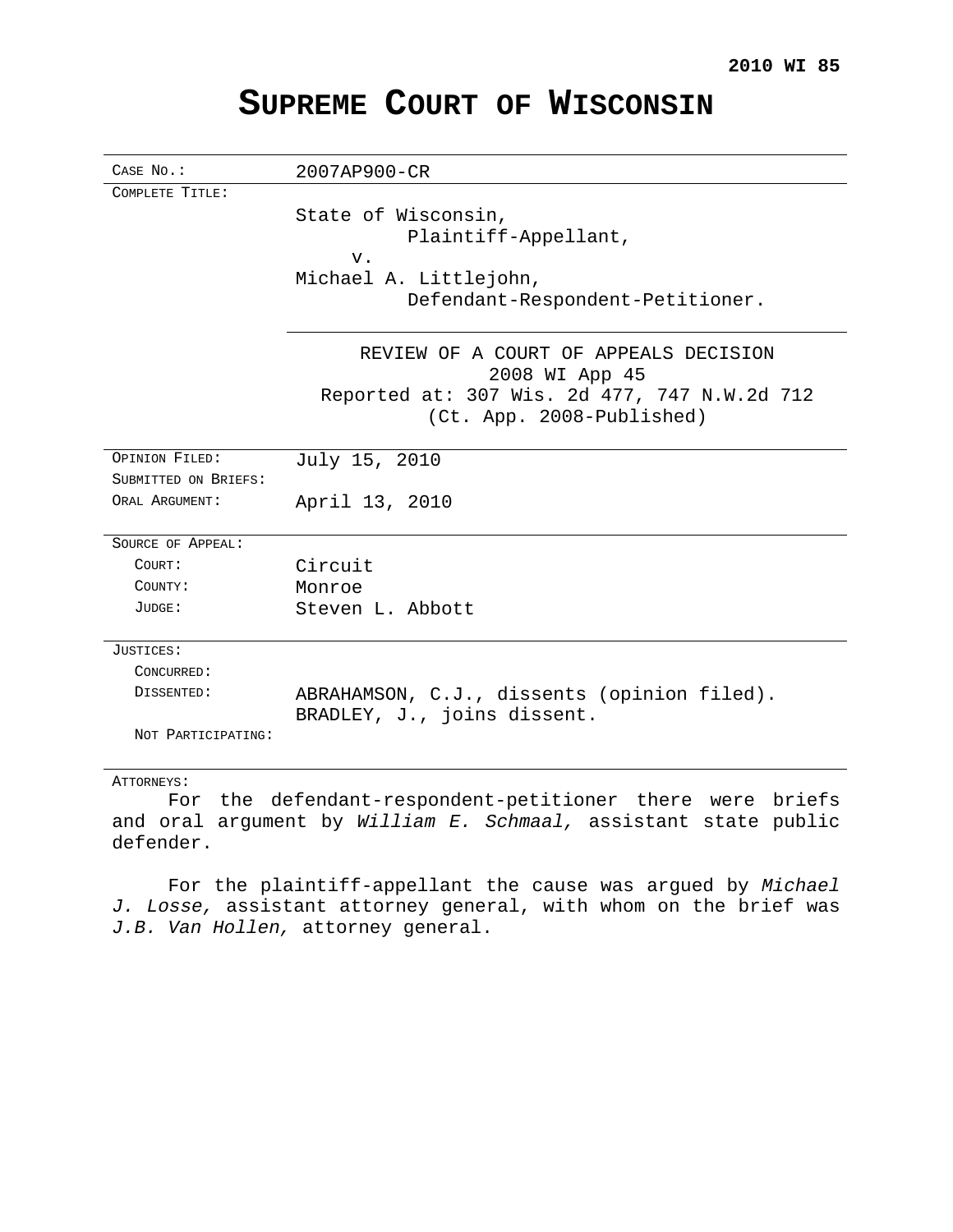### **2010 WI 85**

#### NOTICE

**This opinion is subject to further editing and modification. The final version will appear in the bound volume of the official reports.**

No. 2007AP900-CR (L.C. No. 2006CF168)

STATE OF WISCONSIN THE RESERVE STATE OF WISCONSIN STATE OF THE SUPREME COURT

**State of Wisconsin,**

**Plaintiff-Appellant,**

#### **v.**

**Michael A. Littlejohn,**

## **Defendant-Respondent-Petitioner.**

A. John Voelker Acting Clerk of Supreme Court

**JUL 15, 2010**

**FILED**

REVIEW of a decision of the Court of Appeals. Affirmed and cause remanded.

¶1 MICHAEL J. GABLEMAN, J. This is a review of a published decision of the court of appeals reversing the circuit court's grant of a motion to suppress evidence seized from a locked automobile. The issue in this case is identical to the issue in State v. Dearborn, 2010 WI 84,  $\_\_\_\$  Wis. 2d  $\_\_\_\prime$ N.W.2d \_\_\_\_, which we also decide today. The question presented is, when a search incident to arrest is conducted by law enforcement officers who act in objectively reasonable reliance on clear and settled precedent authorizing that search, but the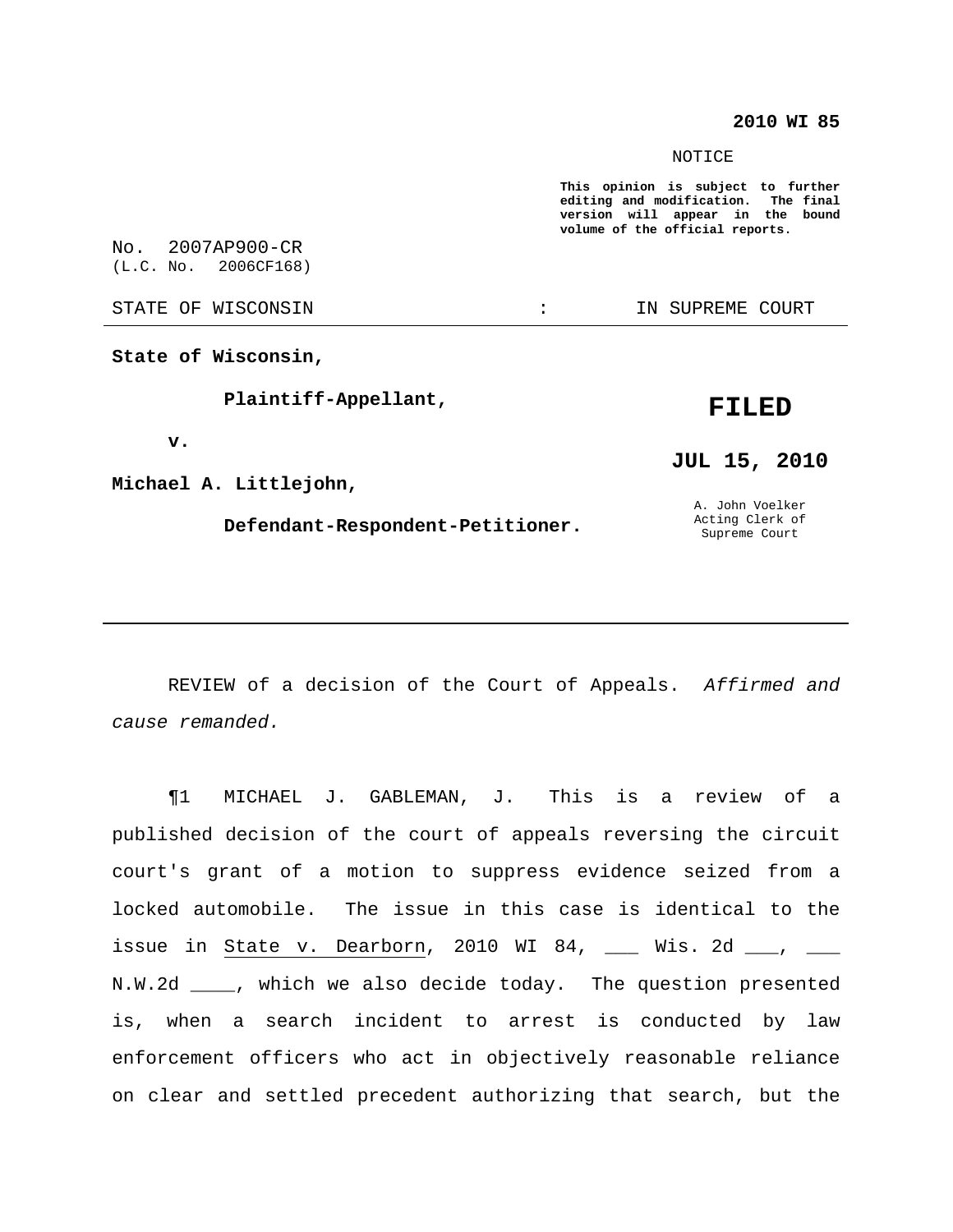search is later declared unconstitutional, should the remedy of exclusion apply to bar admission of the illegally obtained evidence?

¶2 The facts in this case are similar but unrelated to the events in Dearborn. More details can be found in the court of appeals opinion, State v. Littlejohn, 2008 WI App 45, 307 Wis. 2d 477, 747 N.W.2d 712, but the relevant facts are as follows.

¶3 Littlejohn was arrested for driving with a revoked license. After officers placed him under arrest, handcuffed him, and placed him in a squad car, they searched Littlejohn's locked automobile. In the passenger compartment, officers found what appeared to be marijuana and cocaine. A search of the locked trunk revealed more marijuana, cocaine, and drug paraphernalia. Based on this evidence, the police obtained a warrant to search Littlejohn's residence, where they found additional incriminating evidence.

¶4 Littlejohn moved to suppress the evidence seized from his car and residence. The circuit court granted the motion because there were not "sufficient facts to raise an honest belief in a reasonable mind that any objects sought [we]re linked to the commission of a crime, and that they [would] be found in the [automobile]." The court of appeals reversed, holding that the search was valid, incident to Littlejohn's lawful arrest. 307 Wis. 2d 477, ¶1.

¶5 For the reasons set forth in Dearborn, \_\_\_ Wis. 2d \_\_\_, ¶¶14-49, we affirm the court of appeals. We hold

2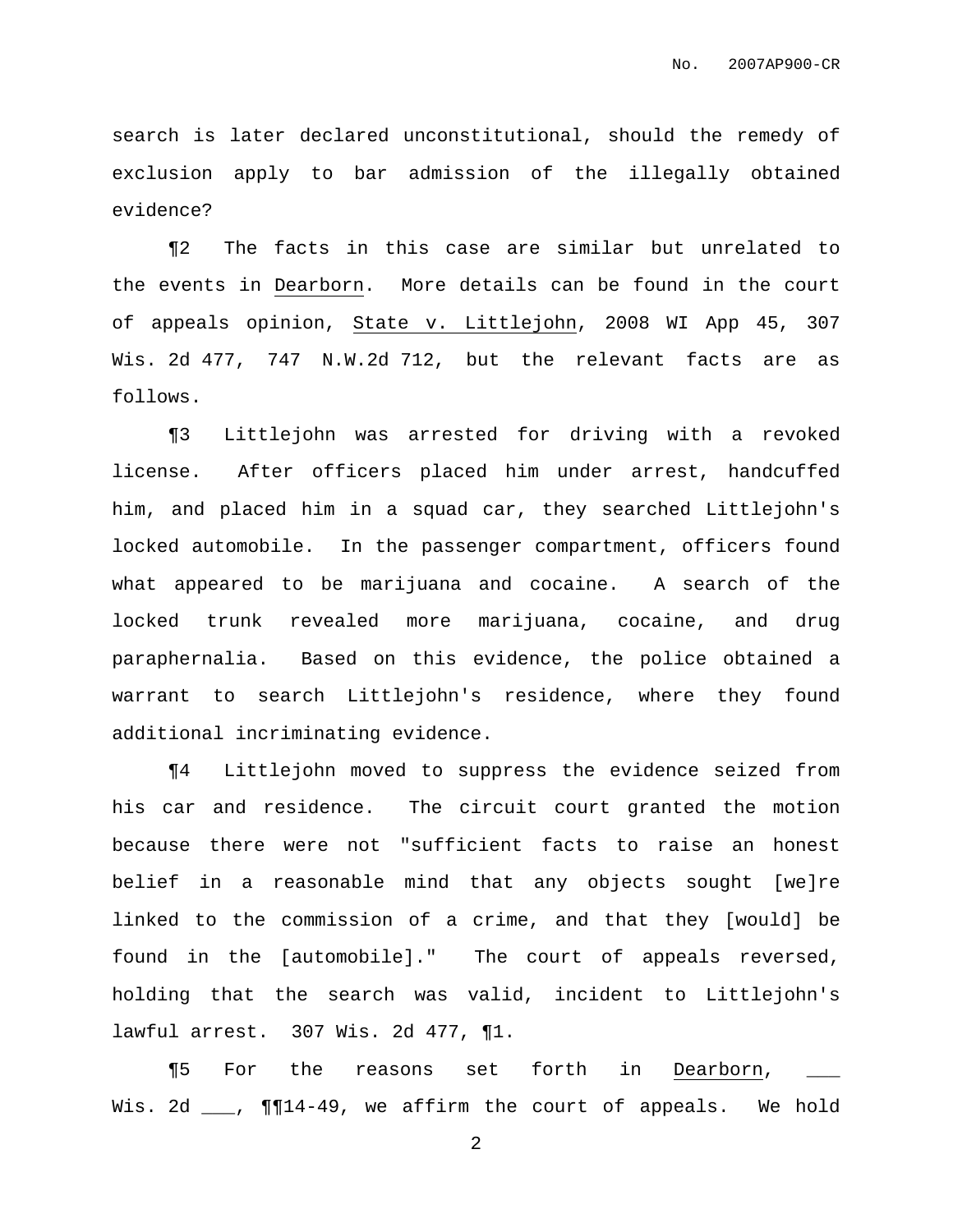that the good faith exception precludes application of the exclusionary rule where officers conduct a search in objectively reasonable reliance upon clear and settled Wisconsin precedent that is later deemed unconstitutional by the United States Supreme Court. Accordingly, we affirm the court of appeals and remand the cause for further proceedings.

By the Court.—The opinion of the court of appeals is affirmed and the cause remanded for further proceedings.

3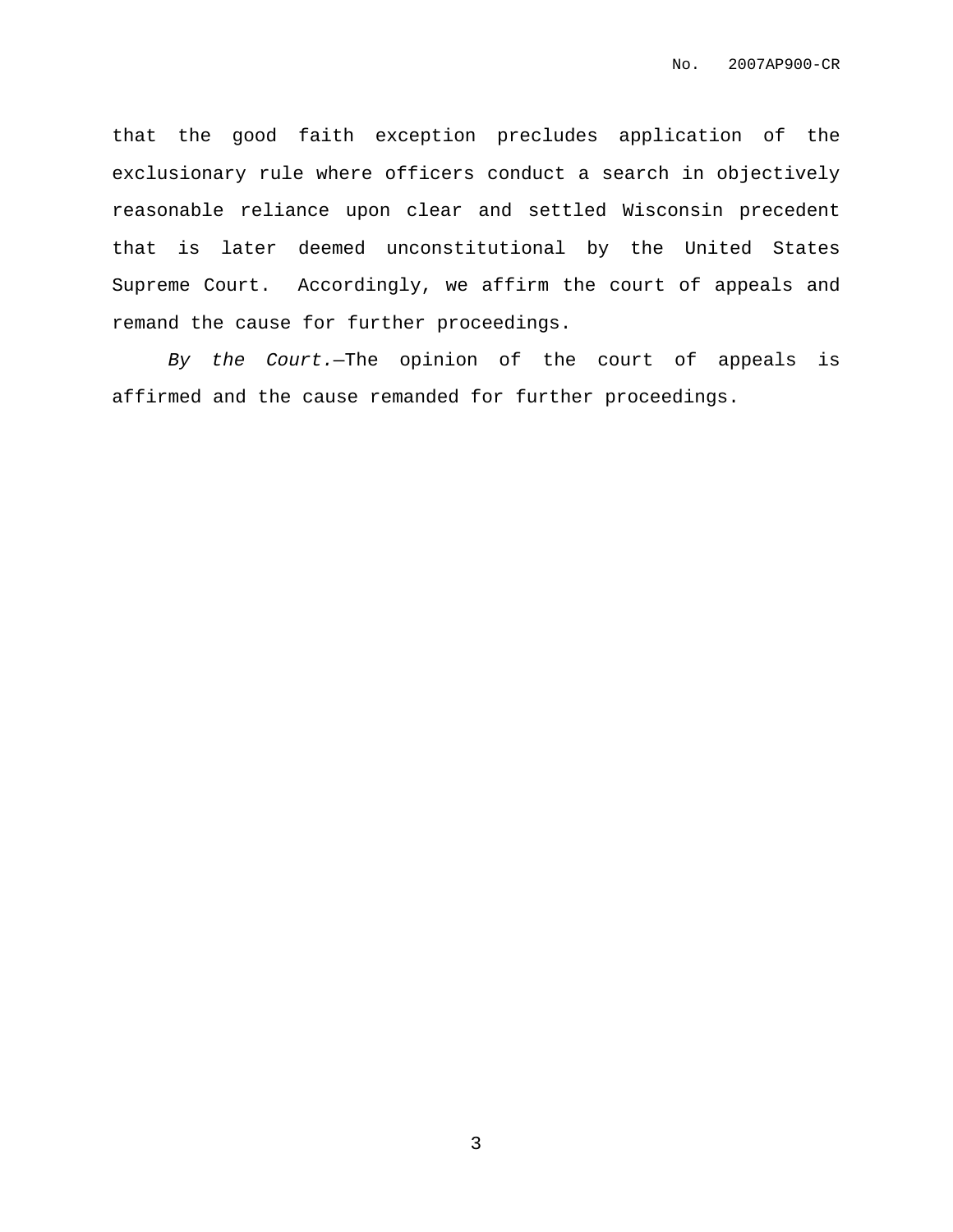¶6 SHIRLEY S. ABRAHAMSON, C.J. (dissenting). I dissent for the reasons set forth in my dissent in State v. Dearborn, 2010 WI 84, \_\_\_ Wis. 2d \_\_\_, \_\_\_ N.W.2d \_\_\_, decided today.

¶7 I am authorized to state that Justice ANN WALSH BRADLEY joins this opinion.